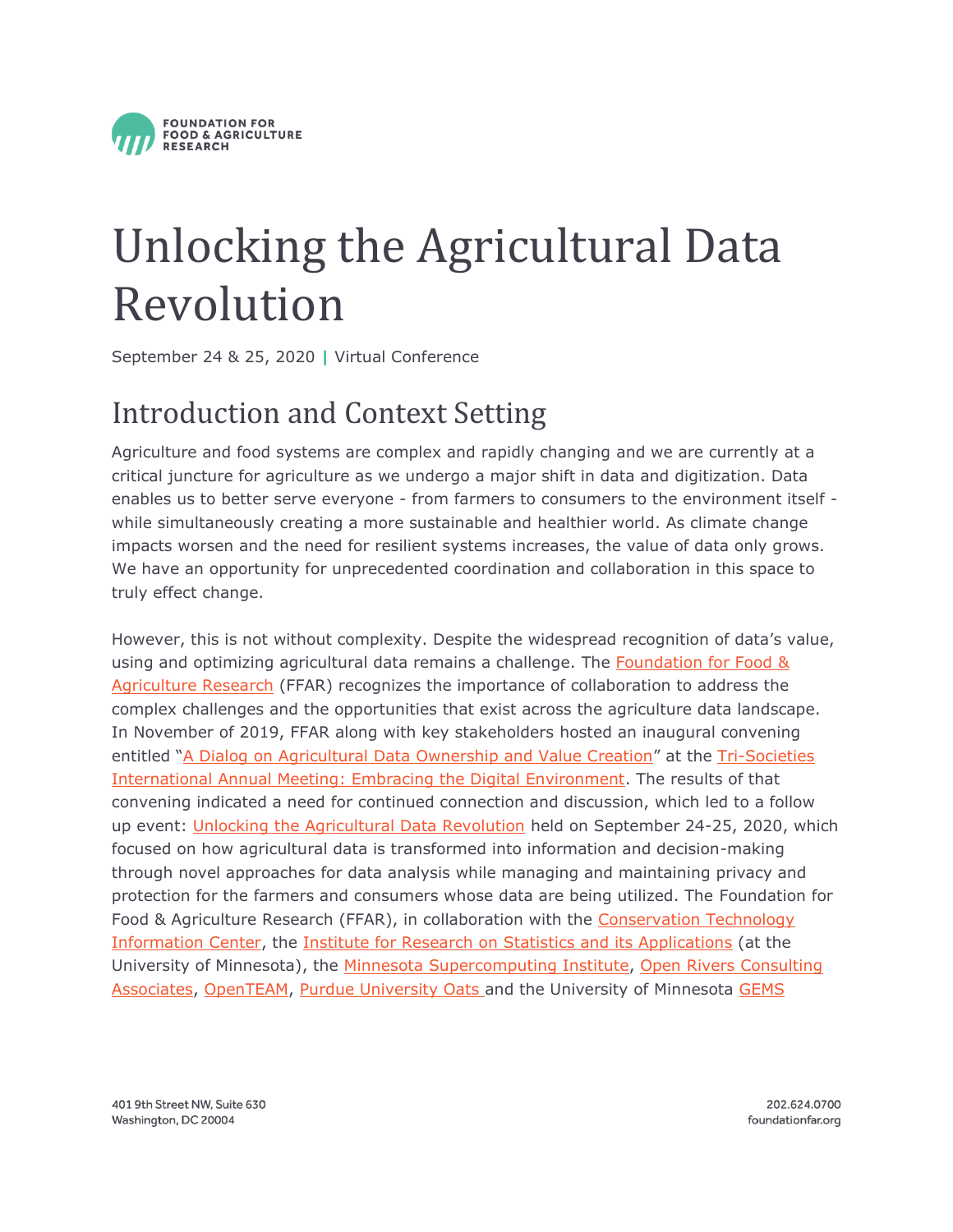

[initiative,](https://agroinformatics.org/) aimed to identify areas where we can implement existing technologies and address gaps that are preventing better utilization and application of these data.

# Objectives and Outcomes

"Unlocking the Agricultural Data Revolution" was not designed as a stand-alone meeting, but a series of engaging dialogues centered around unlocking new value from agricultural data by developing and connecting more organizations around this critical topic. These dialogues were framed as a pre-conference webinar series which covered a wide range of topics including the barriers, agricultural data privacy, organizational roles and how organizations evaluate potential opportunities and culminated in a two-day virtual conference. For more information on the preconference webinar series, please visit the [landing page here.](https://foundationfar.org/events/unlocking-the-agricultural-data-revolution/)

The two-day virtual conference was focused on cross-sector collaboration and leveraging the ability to analyze and use agriculture data through a coordinated data strategy. As agriculture becomes increasingly data-dependent, the importance of providing producers with decision-making support grows. Agricultural and food systems are critical and building for the future requires significant shifts in the use of agricultural data and ensuring that farmers feel secure in the use of their data and empowered in their data ownership. The wide variety of ongoing work in this field accelerates the development of technologies; but has yet to address the lack of coordination, protection and strategy alignment across the supply chain which added layers of complexity. This report summarizes the objectives and outcomes of Unlocking the Agricultural Data Revolution, hosted online September 24 and 25, 2020.

### **Overarching Conference Objectives:**

- Focus on the two sides of data:
	- $\circ$  The ability to manage it well (e.g., privacy, interoperability)
	- $\circ$  How to utilize it fully (e.g., innovative research, answering farmers questions)
- Bring together a diverse group of participants who are active in various parts of this work.
- Create a series of engaging dialogues for facilitating the significant opportunities in the use of agricultural data and digitalization.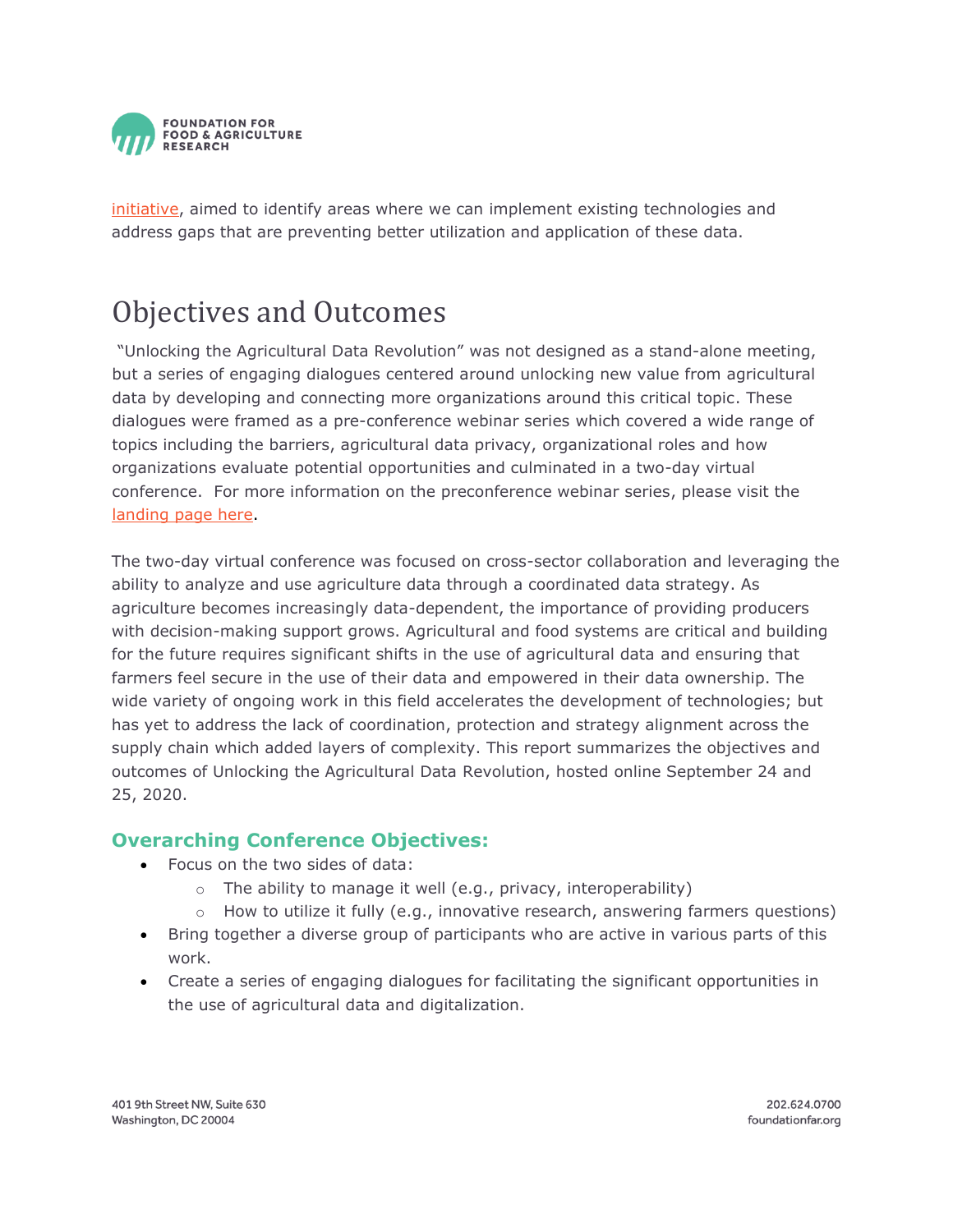

• Elevate and engage students' involvement in this research and practice area

### **Key Outcomes**

To provide attendees with the most value, this conference was designed with several with the following clear outcomes in mind:

- **Networking**: Attendees gain a clear sense of who is involved in the agricultural data revolution.
- **Planning for Action**: Attendees leave with a strong understanding and sense of action items of what we can do to improve data usage in agriculture.
- **Exploration & Research**: The conference provides attendees with a view of possible and existing research that answers tough questions in agriculture.
- **Cross-Sector Engagement**: Incorporate of other viewpoints and perspectives across sectors, including from other industries
- **Seeding the Future**: The conferenceand supporting activities, engages and involves the next generation in these significant questions through the student competition.
- **Encouraging Further Exploration and Interaction:** In advance of the conference, we hosted four webinars discussing agricultural data privacy, how organizations are stepping up to the challenge and what is at stake for farmers and beyond. The webinars were intended to prep and inform attendees and encourage them to come to the event in September with questions around these topics for our speakers and panelists. For more information, see the "References and Resources" section at the end of this document.

To create an engaging and informative virtual environment, the conference included a variety of formats, including cross-sector panels, technological demonstrations, a student poster competition and breakout sessions for participants to interact directly with speakers.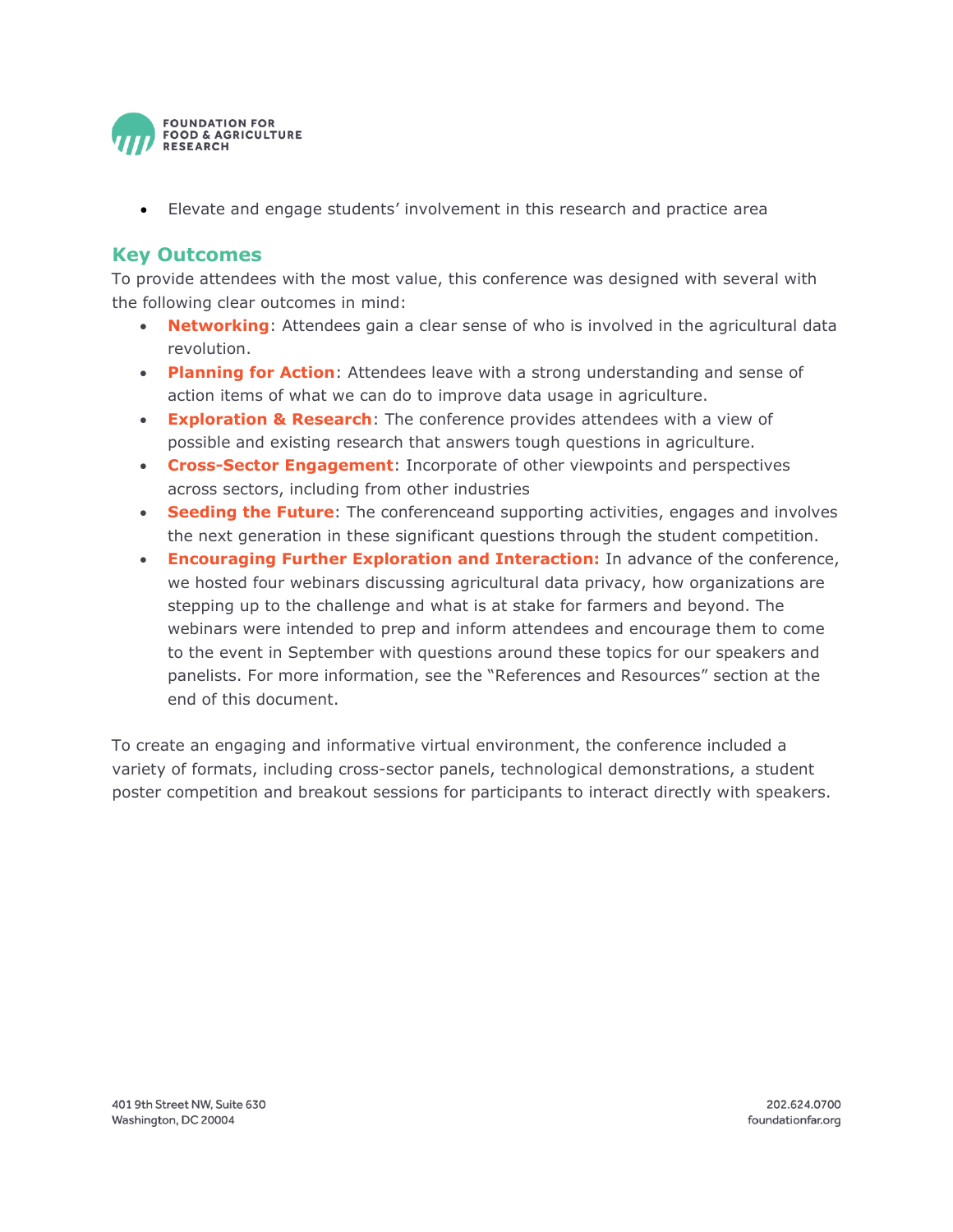

### Agenda

### **Thursday, September 24, 2020: Data Research, Applications and Impact**

*All times EST.*

### **11:00 AM Welcome & Opening Remarks**

- Dean John Coleman, College of Liberal Arts, University of Minnesota
- Dean Brian Buhr, College of Food, Agriculture and Natural Resources, University of Minnesota
	- Dean Karen Plaut, College of Agriculture, Purdue University
	- Executive Director Sally Rockey, Foundation for Food & Agriculture Research

#### **11:30 AM The "burning platform" - what's at stake for agriculture and data?**

- Ranveer Chandra, Chief Scientist, Microsoft Farmbeats
- Moderated by Dorn Cox, Farmer & Researcher, Wolfe's Neck, OpenTEAM

### **12:30 PM Building sustainability and resilience: the role of data**

- Kellee James, Founder & CEO, Mercaris
- Steve Rosenzweig, Soil Scientist, General Mills
- Meredith Ellis, Rancher, G Bar C Ranch
- Moderated by Amanda Raster, Science Director, U.S. Farm and Ranchers in Action

### **1:00 PM Integrating data in a private partnership: the PIP consortia for indoor plants**

- Roger Buelow, Chief Technology Officer, AeroFarms
- Mohammed Oufattole, Vice President of Research & Development, Benson Hill
- Steve Graves, Vice President of Business Development, Fluence
- Moderated by John Reich, Scientific Program Director, Foundation for Food & Agriculture Research

### **1:35 PM Ideation breakouts on key topics**

- Imagine what's possible by sharing interoperable data Phil Pardey, Professor, University of Minnesota
- Analyze this data analytic techniques Senait Senay, Researcher & Adjunct Assistant Professor, University of Minnesota
- Improving sustainable agriculture production with data Steve Rosenzweig, Soil Scientist, General Mills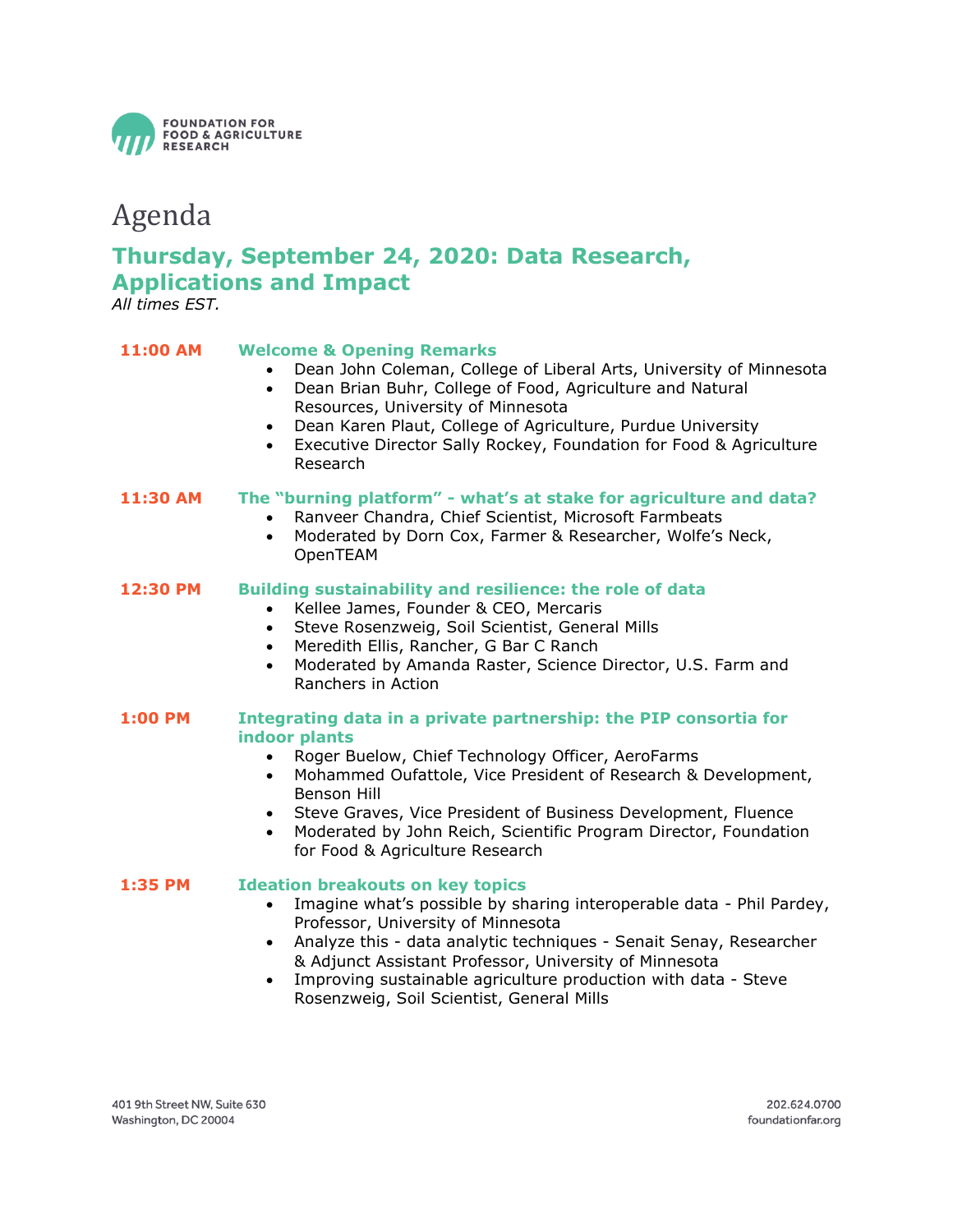

- Collaborating and creating with farmers Aaron Ault, OADA Project Lead and Senior Research Engineer, Purdue OATS
- Running successful healthy private public partnerships Rod Snyder, President, Field to Market

### **3:00 PM Demonstration of innovative applications of data and technologies**

- Jenette Ashtekar, Vice President of Sustainability & Regeneration, CIBO Technologies
- Jay McEntire, Founder & CEO, Arva Intelligence
- Chelsea Carey, Working Lands Research Director, Principal Soil Ecologist, Point Blue Conservation Science
- Moderated by Mike Komp, Executive Director, Conservation Technology Information Center
- **4:00 PM Wrap-up and closing remarks**
- **4:10 PM Virtual networking (optional)**

### **Friday, September 25, 2020: Data Privacy and Management**

- **11:00 AM Opening & Welcome**
- **11:10 AM Barriers for access and diversity in ag: overcoming the digital divide**
	- Kellee James, Founder & CEO, Mercaris
	- Meredith Ellis, Rancher, G Bar C Ranch
	- LaKisha Odom, Scientific Program Director, Foundation for Food & Agriculture Research
	- Moderated by Dorn Cox, Farmer & Researcher, Wolfe's Neck, OpenTEAM

#### **11:35 AM Student poster presentation**

- "Hyper-local Soil Management Made Possible: Handheld Reflectometer Informed by Bayesian Analysis of Local and Remote Data" - Xinyi Tu
- "Dynamic High-Precision Field Shape Generation via Combine GPS Tracks" - Yaguang Zhang
- "CONTxT" Alex Layton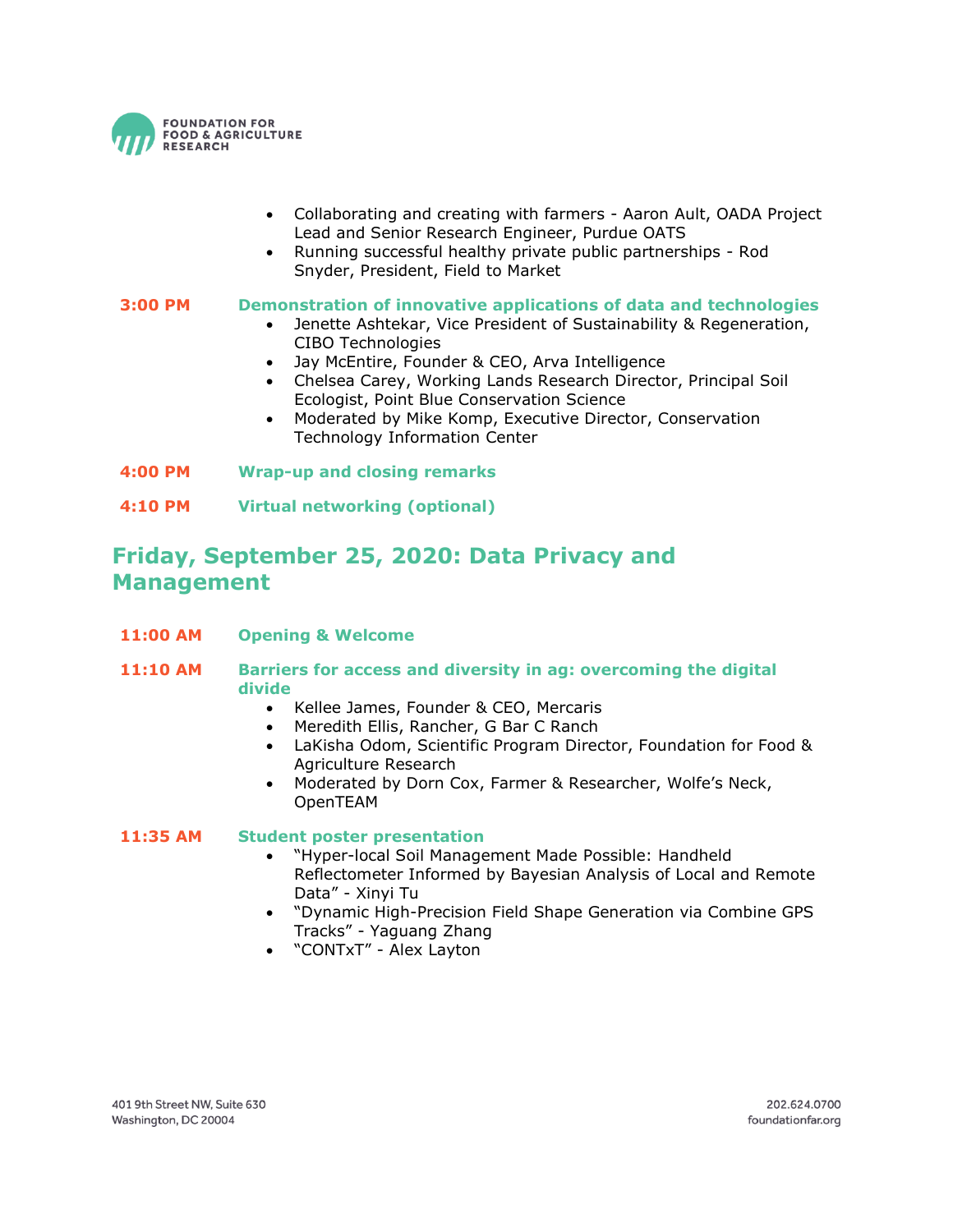

| 12:50 PM       | Data privacy: where's the benefit?<br>Barath Raghavan, Assistant Professor, University of Southern<br>$\bullet$<br>California<br>Michael Sykuta, Associate Professor, University of Missouri-<br>$\bullet$<br>Columbia<br>Trey Hill, CEO & President, Harborview Farms<br>$\bullet$<br>Moderated by Kevin Silverstein, Scientific Lead for the Research<br>$\bullet$<br>Informatics Solutions, Minnesota Supercomputing Institute                                                                                                                                                                                                                                                                                                                                                                                                                                                                                                                         |
|----------------|-----------------------------------------------------------------------------------------------------------------------------------------------------------------------------------------------------------------------------------------------------------------------------------------------------------------------------------------------------------------------------------------------------------------------------------------------------------------------------------------------------------------------------------------------------------------------------------------------------------------------------------------------------------------------------------------------------------------------------------------------------------------------------------------------------------------------------------------------------------------------------------------------------------------------------------------------------------|
| 1:20 PM        | How industries outside of ag overcome data challenges<br>Pasha Sternberg, Associate of Tech Transactions & Data Privacy<br>Practice, Polsinelli<br>Samit Shah, Executive Director of Growth Analytics, Aetna<br>$\bullet$<br>Moderated by Shefali Mehta, Founder & Lead Principal, Open Rivers<br>$\bullet$<br><b>Consulting Associates</b>                                                                                                                                                                                                                                                                                                                                                                                                                                                                                                                                                                                                               |
| <b>2:05 PM</b> | Demonstration of data and technologies facilitating data<br>management<br>Rikin Gandhi, Co-Founder & Executive Director, Digital Green<br>$\bullet$<br>Aaron Ault, Farmer and Farmware, Trellis & Purdue OATS<br>$\bullet$<br>Liron Brish, CEO and Founder, Farm Dog<br>$\bullet$<br>Moderated by Dennis Buckmaster, Professor, Purdue OATS<br>$\bullet$                                                                                                                                                                                                                                                                                                                                                                                                                                                                                                                                                                                                  |
| 3:05 PM        | Breakout sessions on critical topics in data usage<br>Supply chain/logistics management with data - Corina Ardelean,<br>Manager of Product Management, Data Integration & Logistic<br>Management, Global Fuse - AGCO<br>Data privacy and cybersecurity - Barath Raghavan, Assistant<br>$\bullet$<br>Professor, University of Southern California<br>Improving the data pipeline and interoperability - Rikin Gandhi, Co-<br>$\bullet$<br>Founder and Executive Director, Digital Green and Lin Nease, HPE<br>Fellow and IoT Chief Technologist, Hewlett Packard Enterprises<br>(HPE)<br>Creating and managing healthy data privacy and standards- Jim<br>$\bullet$<br>Wilgenbusch, Director of Research Computing, Minnesota<br>Supercomputing Institute and Michael Sykuta, Associate Professor,<br>University of Missouri-Columbia<br>Overcoming pre-competitive challenges - Samit Shah, Executive<br>$\bullet$<br>Director of Growth Analytics, Aetna |

### **3:40 PM Call to action, next steps and closing remarks**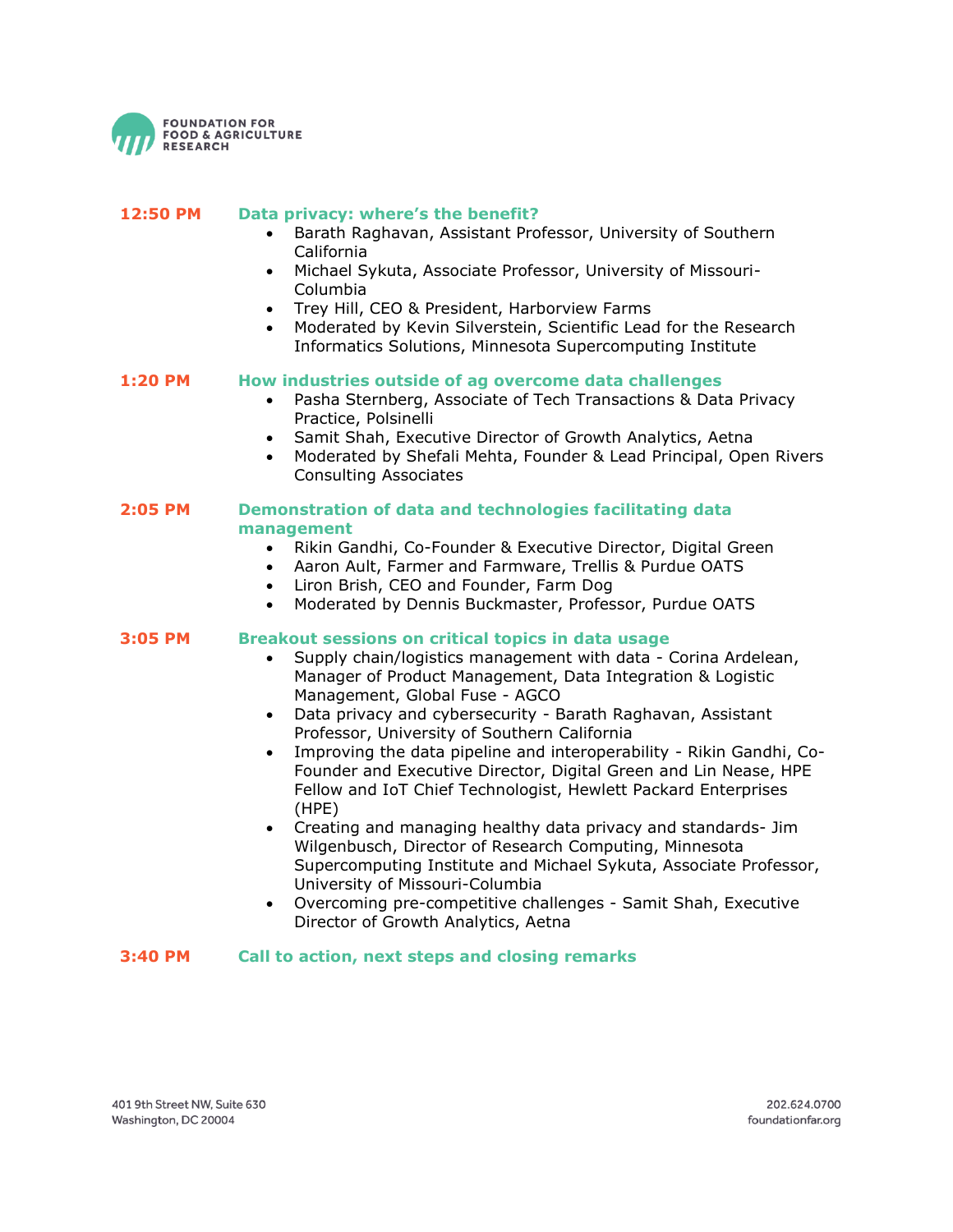

# Insights and Key Takeaways

With over 440 registrants and representation from 6 different countries, the event brought together academia and students, industry, NGOs and nonprofits, government, farmers and farmer organizations, as well as trade associations. The breadth of registrants and attendees highlighted the importance and urgency of this topic and was a testament to the desire to engage in meaningful discussion of these challenges.

This event demonstrated the opportunities to bring together different disciplines and backgrounds to solve the major agricultural challenges facing us today and the role that data and technology plays in the shift towards sustainable and resilient agriculture. Building on earlier discussions, this event revealed significant gaps in how the agriculture industry collects, shares, manages and utilizes data. Throughout these panels, a clear need for widespread collaboration emerged. The demonstrations and experts *revealed the wealth of knowledge at all levels of the supply chain - but failure to share the data lessens its value. While the data exists, it is impossible to optimize at the individual leveland these types of big challenges require diverse perspectives across the value chain.*

Many panelists highlighted the value of field-level data, collected by producers. *It is critical to explore ways to engage and connect with producers to facilitate data sharing and support decision-making on the ground. Clear communication about how, where and why producer-collected data is being utilized is absolutely essential to encourage future data sharing and to bring the most value to producers.*

Discussions revealed the current gaps between research and producers and the opportunity to design outreach focused on building trust.

Similarly, the meeting emphasized the criticality for designing research and programs that take historical distrust and accessibility barriers into account. *Allocating resources earlyon demonstrates a commitment to producers in this work and builds trust required for true data interoperability.*

Finally, experts from other industries revealed and reinforced *the significant opportunities that lie ahead for agricultural data and digitization***.** The lack of regulation and standardization around agricultural data provides an exciting opportunity to design a system that worksand is built with all the different players in mind. There is a need to design comprehensive security and data privacy protocols to encourage field-level use of emerging technologies. Designing clear guidelines and policies for data privacy and consent will improve interoperability and facilitate much-needed data sharing. As the speakers continuously emphasized; the data exists and is being collected, but there are no clear data-sharing standards or agreements to allow for wider use. Other industries, such as healthcare, have demonstrated how to collect, protect and optimize user-generated dataand there is a clear gap in the current regulatory environment of the agricultural industry.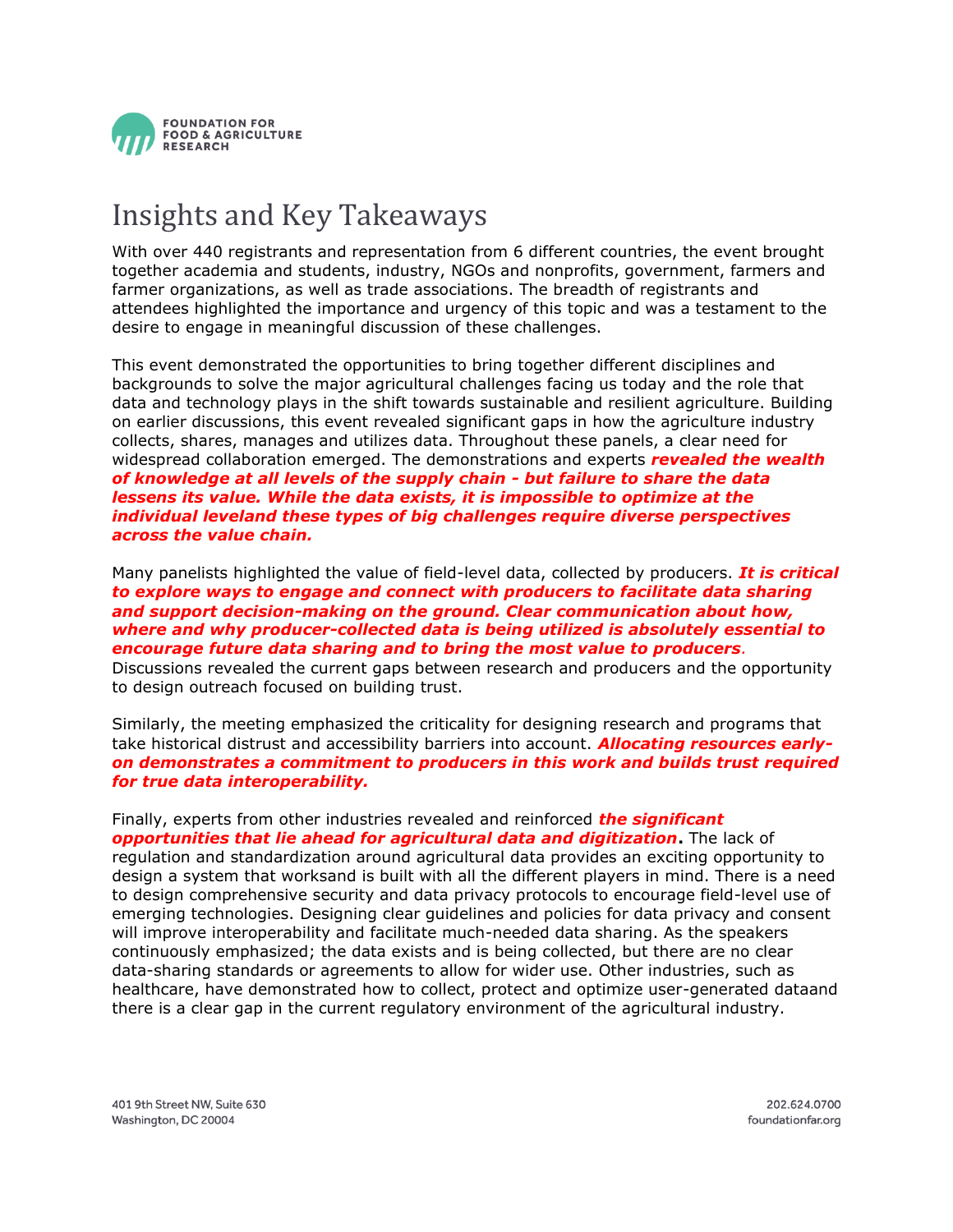

At the core of these conversations is the ongoing reminder that data is an integral part of what producers are doingand bringing data to life in the field benefits us all. Finding ways to utilize existing tools to translate data into knowledge and knowledge into action is key; and will be facilitated through novel and established partnerships, continued discussions and a commitment to building relationships across the supply chain to truly unlock the possibilities within agricultural data.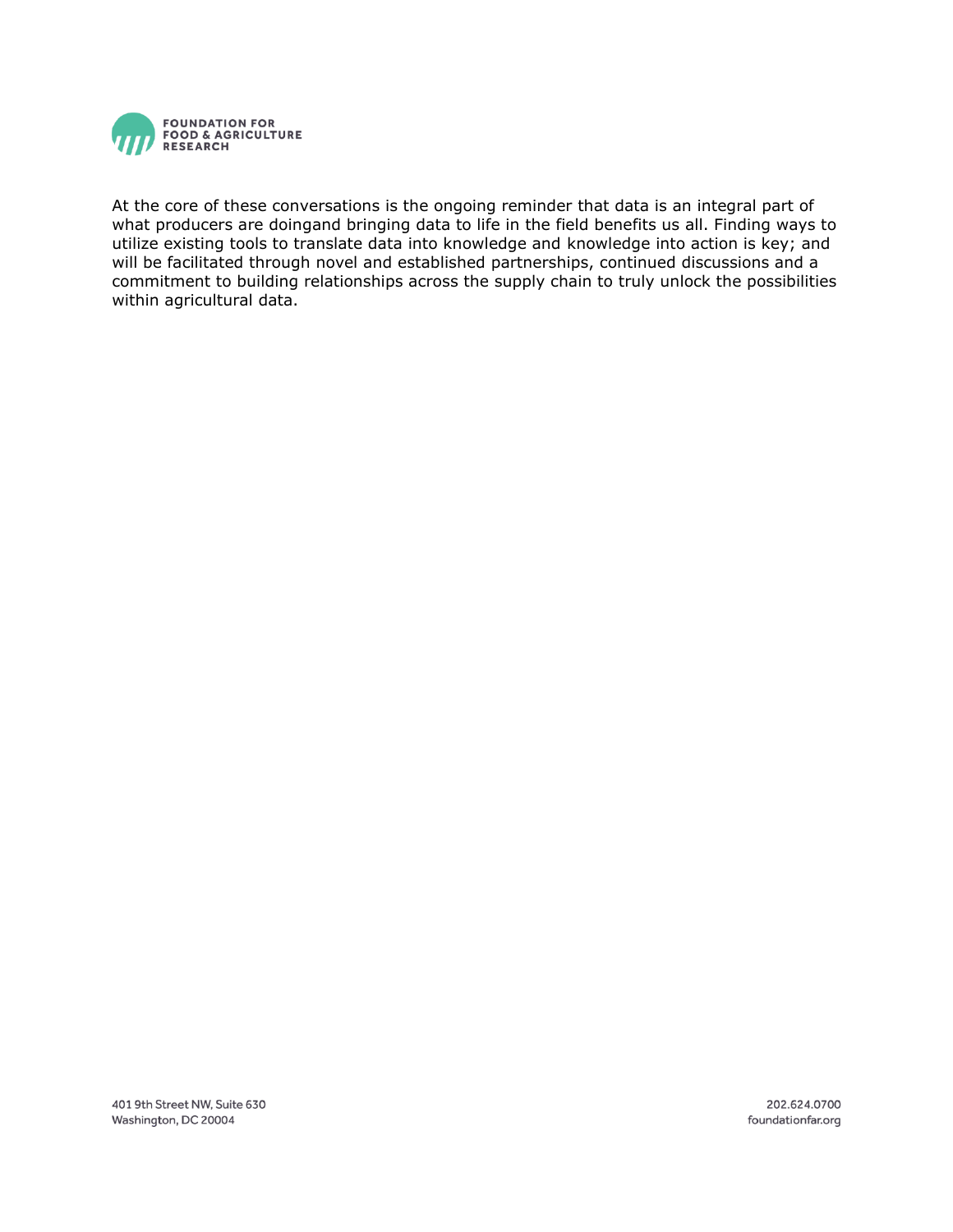

# Participants highlighted several challenges and opportunities they would like to explore:

**"**Technology adoption across scale - what works, what needs improvement and what is ready to be discarded"

"Data standards that allow disparate data sets to be joined and analyzed"

"Anything related to turning data into actionable decisions on the farm"

### **Data becoming decisions**

"How can researchers better include farmers in the research process; from forming collaborative research questions to performing data analysis"

> **Collaboration and data sharing**

"The opportunity to interact with people working [at companies] and the people working in academia"

"Enabling access to farm level data for research while protecting farmer data privacy"

"Model agreements for data use and aggregation, preserving privacy and control"

### **Privacy and Ownership**

"Licensing and registration, regulation"

"Who owns the data collected from farmers; Do farmers maintain the right to use their data"

> 202.624.0700 foundationfar.org

### **Scale**

"Needs regarding access to agricultural data - perspectives from innovators and technology creators versus perspectives from farmers"

"I'm really interested in data use at different scales...a lot of "big data" doesn't feel relevant to [small scale farmers] … but they are really interested in how to use data as a tool for growing AND to influence policy"

> "Data needs of small and rural farmers...broadband access"

### **Access**

"How do we help farmers leverage the data revolution to their advantage...is it possible to level the playing field"

"Equity or justice in access to and control over technology and data"

401 9th Street NW, Suite 630 Washington, DC 20004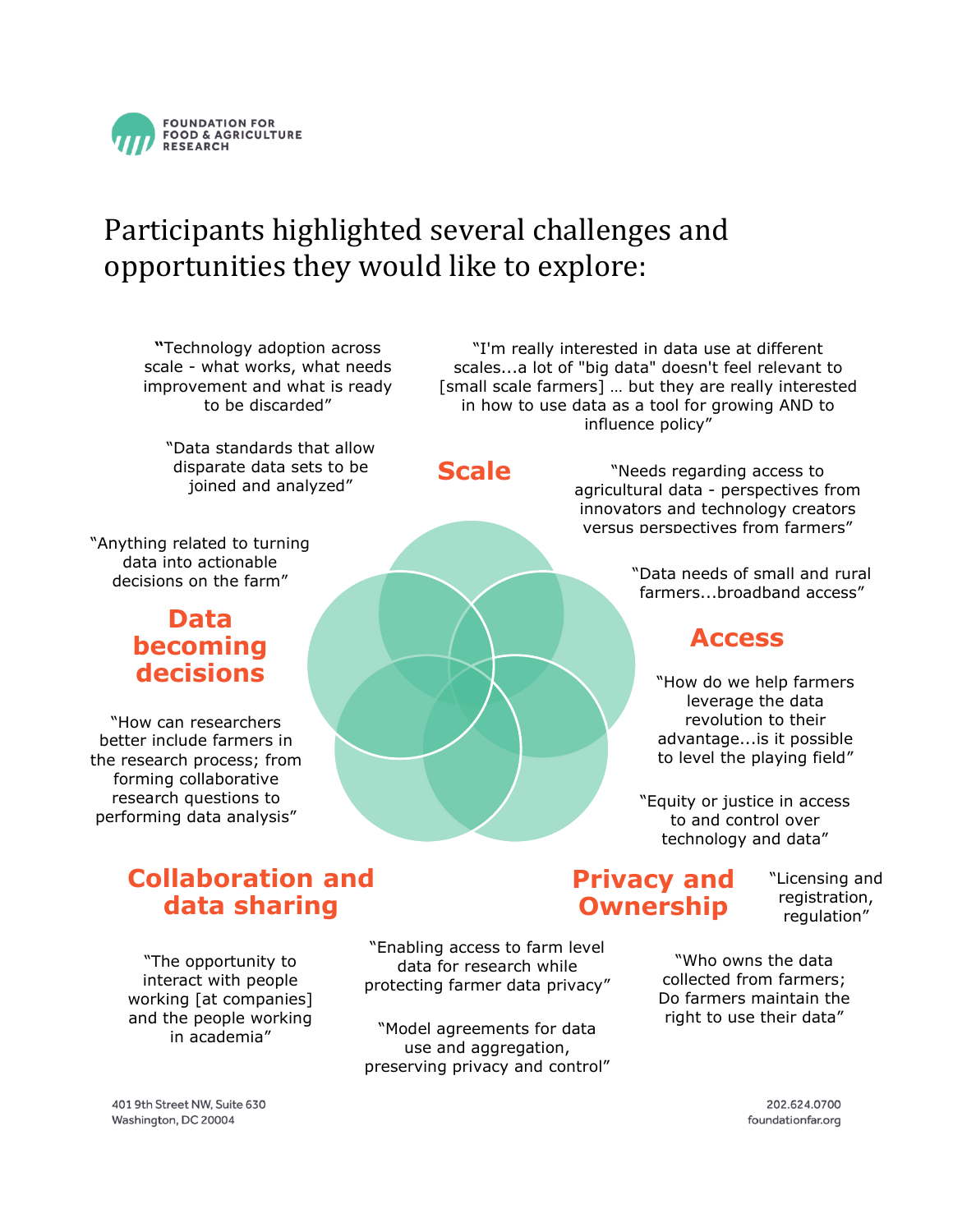

# Next Steps

Providing space and opportunities to connect data across the value chain is essential to continue unlocking the value of agricultural data and digitizationand exploring the possibilities for building resilience throughout our food system. With such a broad landscape of players, this work can benefit from continued networking opportunities to facilitate connectivity and collaboration. FFAR has continued to engage with several key stakeholders as well as the conference working committee to address and explore the opportunities to continue this work.

### **Calls to Action:**

- **1)** Future convening
- **2)** Movement around
- agricultural data privacy
- **3)** Focus around interoperability

# Join the Conversation!

FFAR looks forward to continuing to build strong public-private partnerships within the agriculture community and welcomes your input. Please feel free to contact Dr. LaKisha Odom at [lodom@foundationfar.org](mailto:lodom@foundationfar.org) to learn more about how you can engage with FFAR.

**To stay up to date on future funding opportunities, please join the FFAR Newsletter mailing list:<https://foundationfar.org/newsletter-signup/>**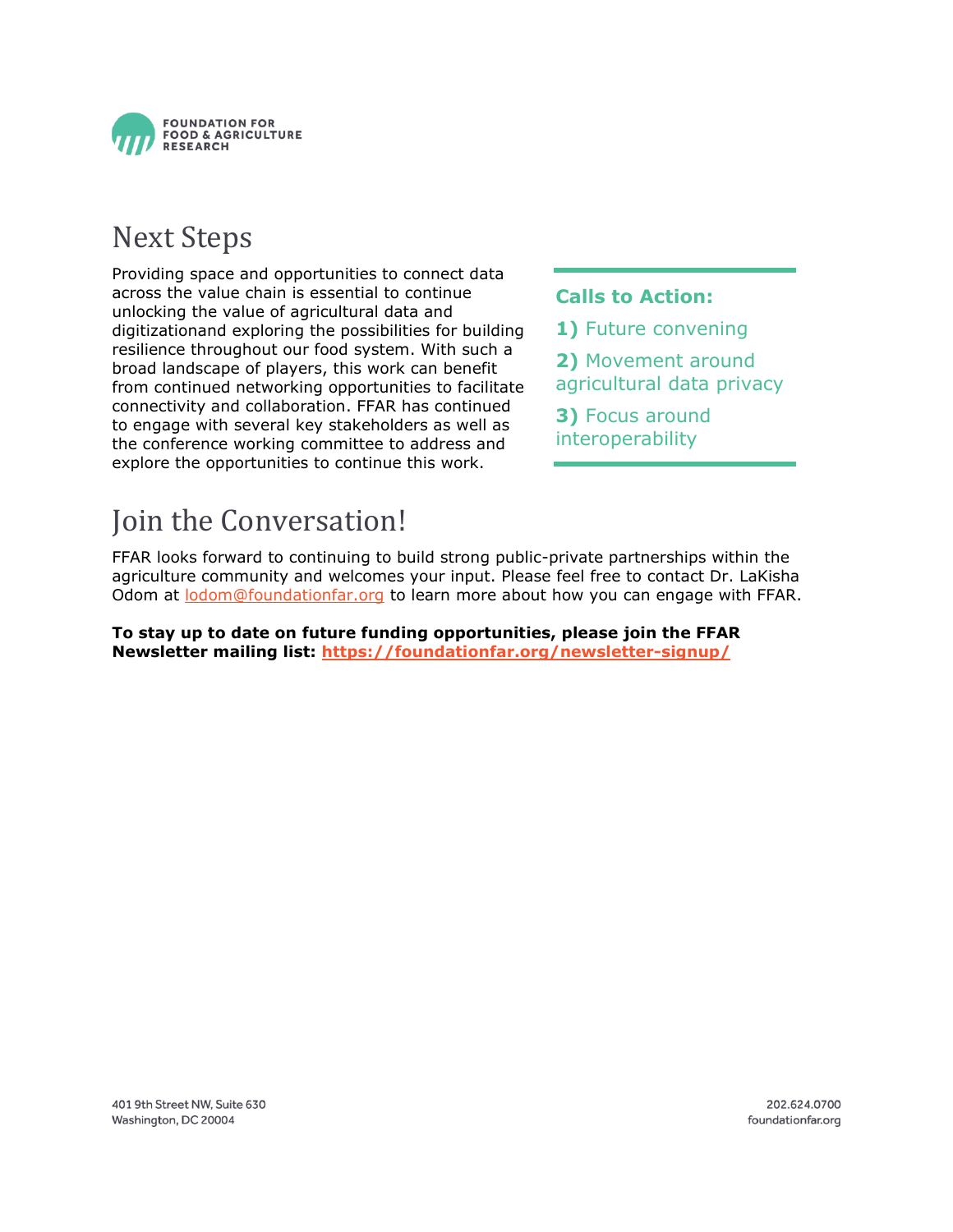

# The Mission and Vision of the Foundation for Food & Agriculture Research

As a major component of our research, we conduct science that results in thriving farms, environmental resilience and well-being.

### **We build public-private partnerships to fund audacious research addressing the biggest challenges in food and agriculture.**

Our world is changing rapidly. The global population is increasing, climate change is causing extreme weather events and natural resources are diminishing. FFAR brings together leading experts to identify and investigate the researchable questions whose answers have the potential to enhance the economic and environmental resilience of our food supply.

### **We envision a world in which ever innovating and collaborative science provides every person access to affordable, nutritious food grown on thriving farms.**

We believe that this common goal can be met by working together with our research community of nonprofits, foundations, governments, individual researchers and producers, colleges and universities and companies who can support and implement the science we need. Our research aims to achieve this vision by producing food in an economically and environmentally sustainable way. Part of our role in this collaborative effort is to convene individuals and groups who can pool creative ideas, expertise and resources so that we can make a difference, together.

### Event Partners

- [Institute for Research on Statistics and its Applications \(IRSA\) at the](http://irsa.umn.edu/) University of [Minnesota](http://irsa.umn.edu/)
- [GEMS Agro Informatics Initiative and Minnesota Supercomputing Institute \(MSI\),](https://agroinformatics.org/)  [University of Minnesota](https://agroinformatics.org/)
- [OpenTEAM](https://openteam.community/)
- [Purdue Open Ag Technology and Systems Center \(Purdue OATS\), Purdue University](https://oatscenter.org/)
- [Conservation Technology Information Center \(CTIC\)](https://www.ctic.org/)
- [Open Rivers Consulting Associates](https://www.open-rivers.com/)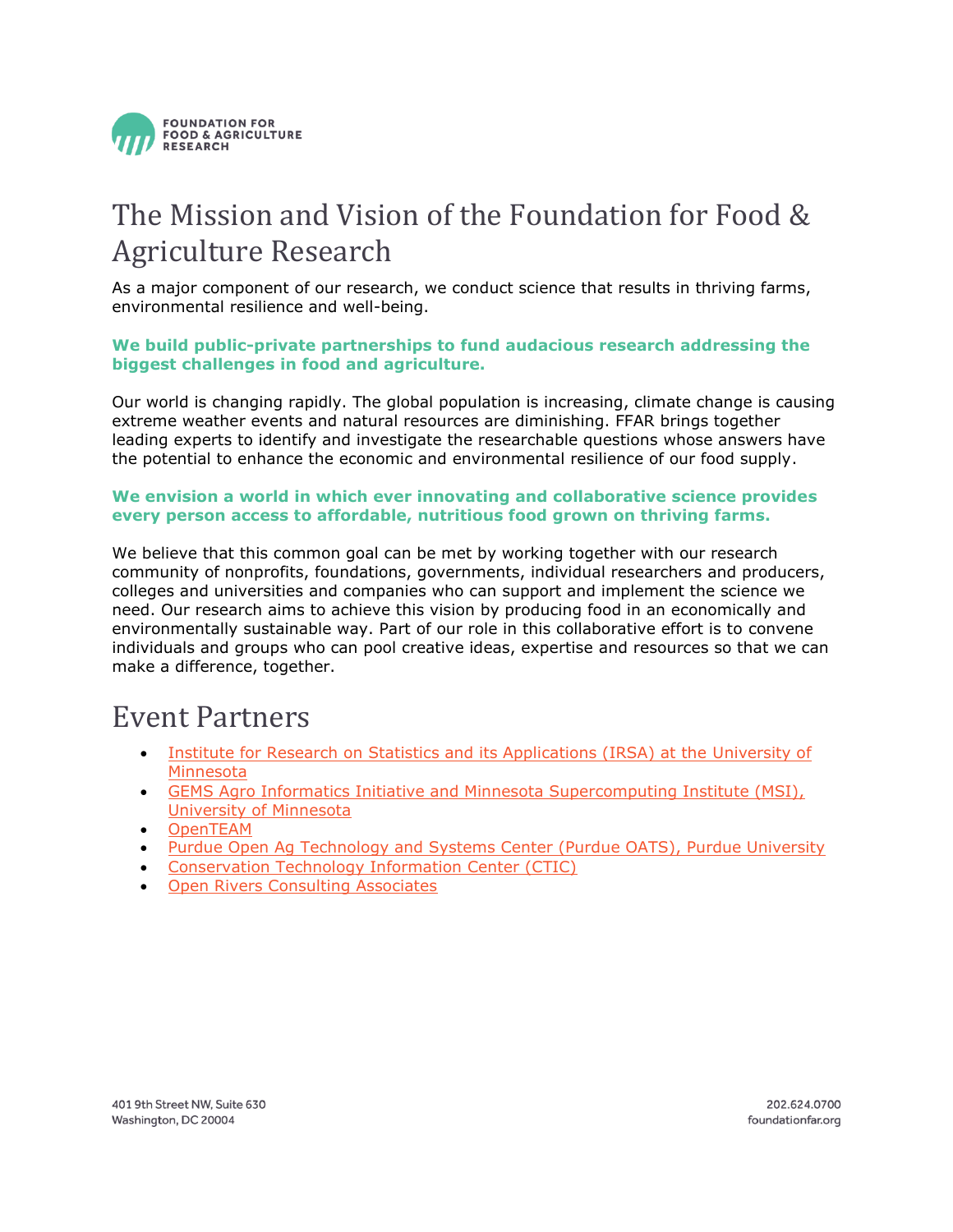

### References and Resources

### **Webinar Series**

In preparation for the virtual conference, there were four webinars discussing agricultural data privacy, how organizations are stepping up to the challenge and what is at stake for farmers and beyond. View the individual webinar recordings by clicking on the links below or by visiting the [webinar series event page.](https://foundationfar.org/?event=unlocking-the-agricultural-data-revolution&event_date=2020-09-24#webinars)

### **Webinar 1**: [Community Call to Action: What do we need to Unlock the Ag Data Revolution?](https://vimeo.com/443259714)

This webinar discusses why we chose to hold "Unlocking the Ag Data Revolution", the organizations involved with this convening and the areas we would like to address. The latter half of the webinar covered the limitations and constraints that prevent us from fully utilizing data and digitization in agriculture.

#### **Speakers: Shefali Mehta (Open Rivers), Ankita Raturi (Purdue University), Kevin Silverstein (University of Minnesota)**

### **Webinar 2:** [Retrospective on the 2019 Data Privacy Panel](https://vimeo.com/449883054)

This webinar reflects on the Data Privacy meeting held in San Antonio, Texas in November 2019. The webinar discusses the key motifs in the data privacy discussion from who is impacted to the concerns and potential solutions. The panel also explored advances in this area since the November 2019 discussion. More details and materials from the November 2019 meeting can be found below.

**Speakers: Mike Komp (CTIC), LaKisha Odom (FFAR), James Wilgenbusch (University of Minnesota)**

### **Webinar 3:** [Farmers' Perspectives on Agricultural Data & Decision Making](https://vimeo.com/453484509)

This webinar looked at the importance of data and research from the producer perspective. The webinar explores how the agricultural industry is unique in its ability to merge public and private research effortsand the importance of interoperability. The panel also discusses the real impact of data on farming and the role of open-source data.

#### **Speakers: Aaron Ault (Purdue OATS), Dorn Cox (OpenTEAM), Meredith Ellis (G Bar C Ranch)**

### **Webinar 4:** [Ag Tech Answering the Farmers' Needs](https://vimeo.com/458339407)

This webinar focuses on how ag tech is involving and innovating to meet the needs of farmers. The panel shares their insights on the major barriers to apply ag tech in existing space, what's driving the adoption of ag tech and what is still needed in science and technology.

**Speakers: Karen Hildebrand (Amazon Web Services), Wade Kent (Syngenta), Abinaya Konduru (M25), Billy Tiller (Grower Information Services Cooperative), moderated by Bryan Runck (University of Minnesota)**

401 9th Street NW, Suite 630 Washington, DC 20004